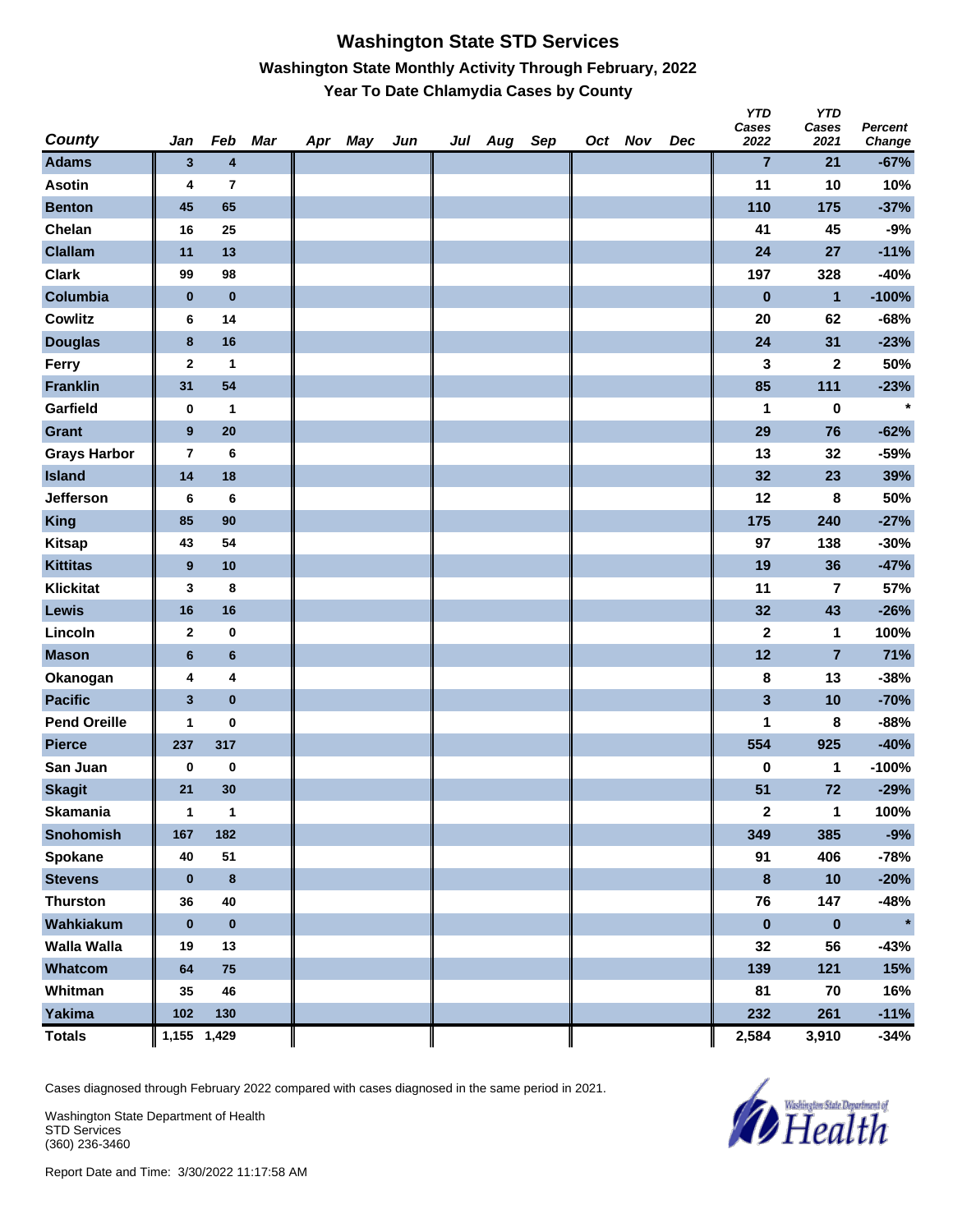### **Washington State STD Services Washington State Monthly Activity Through February, 2022 Year To Date Gonorrhea Cases by County**

| County              | Jan              | Feb                     | Mar | Apr May | Jun | Jul Aug Sep |  | Oct Nov | Dec | <b>YTD</b><br>Cases<br>2022 | <b>YTD</b><br>Cases<br>2021 | <b>Percent</b><br>Change |
|---------------------|------------------|-------------------------|-----|---------|-----|-------------|--|---------|-----|-----------------------------|-----------------------------|--------------------------|
| <b>Adams</b>        | $\mathbf{1}$     | $\bf{0}$                |     |         |     |             |  |         |     | 1                           | $\overline{7}$              | $-86%$                   |
| <b>Asotin</b>       | 1                | 1                       |     |         |     |             |  |         |     | $\mathbf 2$                 | 5                           | $-60%$                   |
| <b>Benton</b>       | 17               | 16                      |     |         |     |             |  |         |     | 33                          | 53                          | $-38%$                   |
| Chelan              | 8                | 3                       |     |         |     |             |  |         |     | 11                          | 5                           | 120%                     |
| <b>Clallam</b>      | $\mathbf{3}$     | $\mathbf 2$             |     |         |     |             |  |         |     | 5                           | 3                           | 67%                      |
| <b>Clark</b>        | 33               | 21                      |     |         |     |             |  |         |     | 54                          | 126                         | $-57%$                   |
| Columbia            | $\pmb{0}$        | $\pmb{0}$               |     |         |     |             |  |         |     | $\pmb{0}$                   | $\bf{0}$                    | $\star$                  |
| <b>Cowlitz</b>      | 5                | 3                       |     |         |     |             |  |         |     | 8                           | 16                          | $-50%$                   |
| <b>Douglas</b>      | $\mathbf{3}$     | $\mathbf 2$             |     |         |     |             |  |         |     | 5                           | $\mathbf{2}$                | 150%                     |
| Ferry               | $\pmb{0}$        | $\pmb{0}$               |     |         |     |             |  |         |     | $\pmb{0}$                   | 1                           | $-100%$                  |
| <b>Franklin</b>     | $\bf{0}$         | $\bf 7$                 |     |         |     |             |  |         |     | $\overline{7}$              | 46                          | $-85%$                   |
| Garfield            | 0                | 1                       |     |         |     |             |  |         |     | 1                           | $\bf{0}$                    | $\star$                  |
| <b>Grant</b>        | $\mathbf{3}$     | $\mathbf{1}$            |     |         |     |             |  |         |     | 4                           | 21                          | $-81%$                   |
| <b>Grays Harbor</b> | 8                | 3                       |     |         |     |             |  |         |     | 11                          | 16                          | $-31%$                   |
| <b>Island</b>       | $\bf{2}$         | $\mathbf 2$             |     |         |     |             |  |         |     | 4                           | $6\phantom{a}$              | $-33%$                   |
| Jefferson           | 1                | $\bf{2}$                |     |         |     |             |  |         |     | 3                           | 1                           | 200%                     |
| <b>King</b>         | 350              | 383                     |     |         |     |             |  |         |     | 733                         | 647                         | 13%                      |
| <b>Kitsap</b>       | 26               | 29                      |     |         |     |             |  |         |     | 55                          | 45                          | 22%                      |
| <b>Kittitas</b>     | $\bf{2}$         | $\overline{2}$          |     |         |     |             |  |         |     | 4                           | 3                           | 33%                      |
| <b>Klickitat</b>    | $\mathbf{1}$     | 4                       |     |         |     |             |  |         |     | 5                           | 3                           | 67%                      |
| Lewis               | $\boldsymbol{4}$ | $\mathbf{3}$            |     |         |     |             |  |         |     | $\overline{7}$              | 15                          | $-53%$                   |
| Lincoln             | 1                | $\pmb{0}$               |     |         |     |             |  |         |     | 1                           | $\bf{0}$                    | $\star$                  |
| <b>Mason</b>        | $\mathbf{3}$     | $\overline{\mathbf{5}}$ |     |         |     |             |  |         |     | 8                           | $\pmb{0}$                   | $\star$                  |
| Okanogan            | 1                | 1                       |     |         |     |             |  |         |     | $\mathbf 2$                 | $\overline{7}$              | $-71%$                   |
| <b>Pacific</b>      | $\pmb{0}$        | $\pmb{0}$               |     |         |     |             |  |         |     | $\pmb{0}$                   | 3                           | $-100%$                  |
| <b>Pend Oreille</b> | 0                | 0                       |     |         |     |             |  |         |     | 0                           | 0                           | $\star$                  |
| <b>Pierce</b>       | 108              | 132                     |     |         |     |             |  |         |     | 240                         | 315                         | $-24%$                   |
| San Juan            | 1                | $\bf{0}$                |     |         |     |             |  |         |     | 1                           | 0                           | $\star$                  |
| <b>Skagit</b>       | $\bf 6$          | ${\bf 5}$               |     |         |     |             |  |         |     | 11                          | 17                          | $-35%$                   |
| <b>Skamania</b>     | $\bf{0}$         | $\pmb{0}$               |     |         |     |             |  |         |     | $\pmb{0}$                   | $\pmb{0}$                   | $\star$                  |
| Snohomish           | 61               | 83                      |     |         |     |             |  |         |     | 144                         | 120                         | 20%                      |
| Spokane             | 67               | 83                      |     |         |     |             |  |         |     | 150                         | 92                          | 63%                      |
| <b>Stevens</b>      | $\mathbf{1}$     | $\pmb{0}$               |     |         |     |             |  |         |     | $\mathbf{1}$                | 3                           | $-67%$                   |
| <b>Thurston</b>     | 21               | 13                      |     |         |     |             |  |         |     | 34                          | 43                          | $-21%$                   |
| Wahkiakum           | $\pmb{0}$        | $\pmb{0}$               |     |         |     |             |  |         |     | $\pmb{0}$                   | $\pmb{0}$                   | $\star$                  |
| Walla Walla         | 3                | $\mathbf{1}$            |     |         |     |             |  |         |     | 4                           | 11                          | $-64%$                   |
| Whatcom             | 29               | 18                      |     |         |     |             |  |         |     | 47                          | 37                          | 27%                      |
| Whitman             | 4                | 1                       |     |         |     |             |  |         |     | 5                           | 4                           | 25%                      |
| <b>Yakima</b>       | 36               | 42                      |     |         |     |             |  |         |     | 78                          | 75                          | $4\%$                    |
| <b>Totals</b>       | 810              | 869                     |     |         |     |             |  |         |     | 1,679                       | 1,748                       | -4%                      |

Cases diagnosed through February 2022 compared with cases diagnosed in the same period in 2021.

Washington State Department of Health STD Services (360) 236-3460

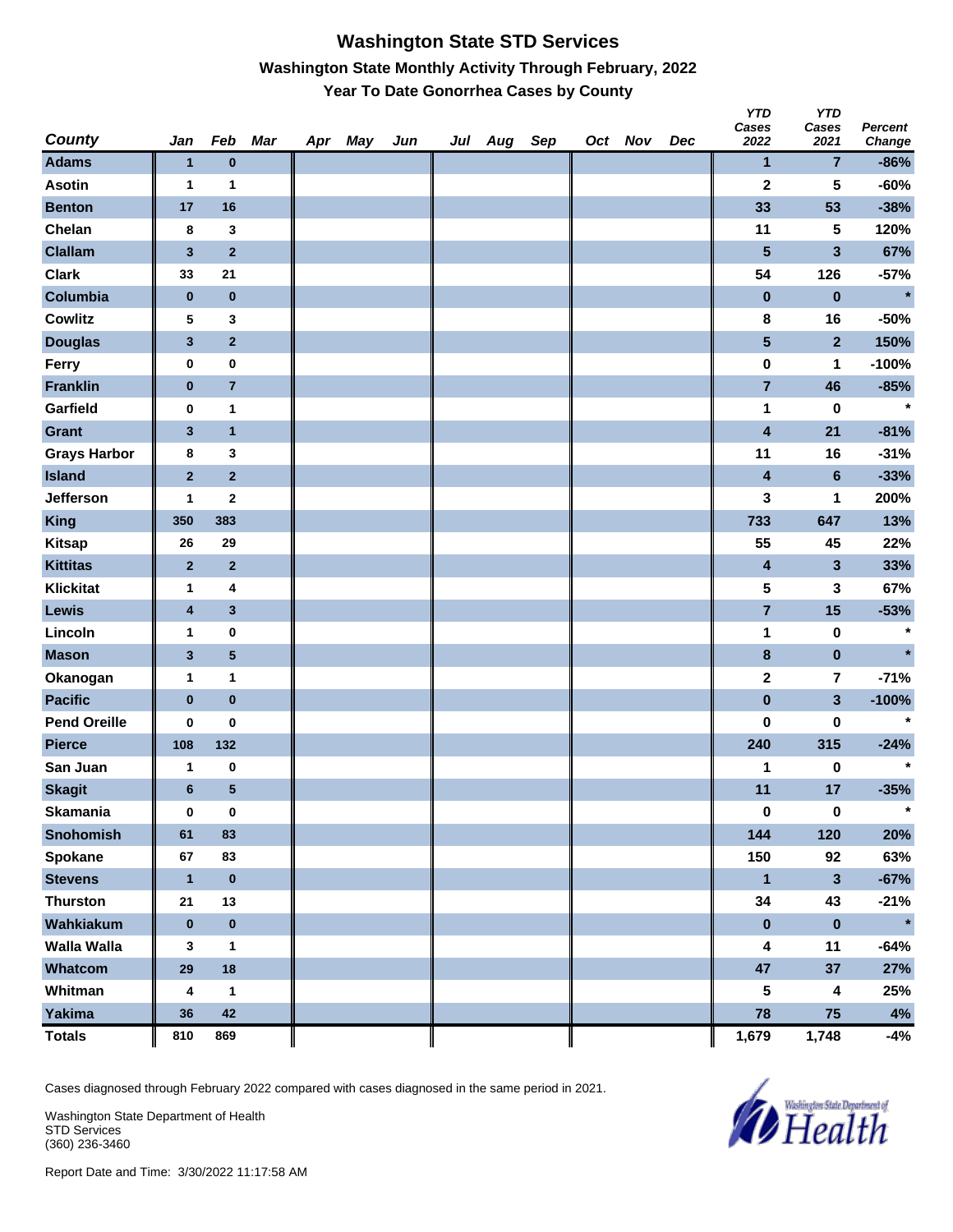# **Washington State STD Services Washington State Monthly Activity Through February, 2022 Year To Date Herpes Simplex Cases by County**

| <b>County</b>       | Jan                     | Feb                     | Mar | Apr May | Jun | Jul Aug Sep |  | Oct Nov | Dec | <b>YTD</b><br>Cases<br>2022 | <b>YTD</b><br>Cases<br>2021 | <b>Percent</b><br>Change |
|---------------------|-------------------------|-------------------------|-----|---------|-----|-------------|--|---------|-----|-----------------------------|-----------------------------|--------------------------|
| <b>Adams</b>        | $\bf{0}$                | $\bf{0}$                |     |         |     |             |  |         |     | $\pmb{0}$                   | $\bf{0}$                    |                          |
| <b>Asotin</b>       | 0                       | 0                       |     |         |     |             |  |         |     | $\pmb{0}$                   | $\bf{0}$                    | $\star$                  |
| <b>Benton</b>       | $\mathbf{3}$            | $\mathbf 2$             |     |         |     |             |  |         |     | $\overline{\mathbf{5}}$     | 10                          | $-50%$                   |
| Chelan              | $\pmb{0}$               | $\pmb{0}$               |     |         |     |             |  |         |     | $\pmb{0}$                   | $\pmb{0}$                   | $\star$                  |
| <b>Clallam</b>      | $\mathbf{2}$            | $\pmb{0}$               |     |         |     |             |  |         |     | $\overline{2}$              | $\overline{2}$              | $0\%$                    |
| <b>Clark</b>        | $\overline{7}$          | 1                       |     |         |     |             |  |         |     | 8                           | 12                          | $-33%$                   |
| Columbia            | $\pmb{0}$               | $\pmb{0}$               |     |         |     |             |  |         |     | $\pmb{0}$                   | $\pmb{0}$                   | $\star$                  |
| <b>Cowlitz</b>      | 1                       | $\bf{0}$                |     |         |     |             |  |         |     | 1                           | $\pmb{0}$                   | $\star$                  |
| <b>Douglas</b>      | $\pmb{0}$               | $\mathbf 0$             |     |         |     |             |  |         |     | $\pmb{0}$                   | $\pmb{0}$                   |                          |
| Ferry               | 0                       | $\pmb{0}$               |     |         |     |             |  |         |     | 0                           | $\pmb{0}$                   | $\star$                  |
| <b>Franklin</b>     | $\pmb{0}$               | $\pmb{0}$               |     |         |     |             |  |         |     | $\pmb{0}$                   | 4                           | $-100%$                  |
| Garfield            | 0                       | $\pmb{0}$               |     |         |     |             |  |         |     | $\pmb{0}$                   | $\pmb{0}$                   | $\star$                  |
| <b>Grant</b>        | $\bf{0}$                | $\mathbf{1}$            |     |         |     |             |  |         |     | $\mathbf{1}$                | $6\phantom{a}$              | $-83%$                   |
| <b>Grays Harbor</b> | $\pmb{0}$               | $\mathbf 2$             |     |         |     |             |  |         |     | $\mathbf 2$                 | $\pmb{0}$                   | $\star$                  |
| <b>Island</b>       | $\pmb{0}$               | $\pmb{0}$               |     |         |     |             |  |         |     | $\pmb{0}$                   | $\bf 6$                     | $-100%$                  |
| <b>Jefferson</b>    | 0                       | 0                       |     |         |     |             |  |         |     | $\pmb{0}$                   | $\pmb{0}$                   | $\star$                  |
| <b>King</b>         | $\pmb{0}$               | $\pmb{0}$               |     |         |     |             |  |         |     | $\pmb{0}$                   | $\overline{1}$              | $-100%$                  |
| <b>Kitsap</b>       | 5                       | $\overline{7}$          |     |         |     |             |  |         |     | 12                          | 11                          | 9%                       |
| <b>Kittitas</b>     | $\pmb{0}$               | $\mathbf{1}$            |     |         |     |             |  |         |     | $\mathbf{1}$                | $\mathbf{2}$                | $-50%$                   |
| <b>Klickitat</b>    | 0                       | $\pmb{0}$               |     |         |     |             |  |         |     | $\pmb{0}$                   | $\pmb{0}$                   | $\ast$                   |
| Lewis               | $\bf{0}$                | $\pmb{0}$               |     |         |     |             |  |         |     | $\pmb{0}$                   | $\pmb{0}$                   |                          |
| Lincoln             | 0                       | $\pmb{0}$               |     |         |     |             |  |         |     | 0                           | $\bf{0}$                    | $\star$                  |
| <b>Mason</b>        | $\mathbf{1}$            | $\mathbf{1}$            |     |         |     |             |  |         |     | $\mathbf{2}$                | $\pmb{0}$                   |                          |
| Okanogan            | $\pmb{0}$               | $\pmb{0}$               |     |         |     |             |  |         |     | $\pmb{0}$                   | $\pmb{0}$                   | $\star$                  |
| <b>Pacific</b>      | $\bf{0}$                | $\pmb{0}$               |     |         |     |             |  |         |     | $\pmb{0}$                   | $\pmb{0}$                   |                          |
| <b>Pend Oreille</b> | 0                       | 0                       |     |         |     |             |  |         |     | 0                           | 0                           | $\star$                  |
| <b>Pierce</b>       | 12                      | 24                      |     |         |     |             |  |         |     | 36                          | 71                          | $-49%$                   |
| San Juan            | 0                       | $\pmb{0}$               |     |         |     |             |  |         |     | 0                           | 0                           | $\star$                  |
| <b>Skagit</b>       | $\mathbf{1}$            | $\overline{2}$          |     |         |     |             |  |         |     | $\mathbf{3}$                | 4                           | $-25%$                   |
| <b>Skamania</b>     | $\pmb{0}$               | $\pmb{0}$               |     |         |     |             |  |         |     | $\pmb{0}$                   | $\pmb{0}$                   | $\star$                  |
| Snohomish           | $\bf8$                  | 14                      |     |         |     |             |  |         |     | 22                          | 30                          | $-27%$                   |
| Spokane             | 5                       | ${\bf 5}$               |     |         |     |             |  |         |     | $10$                        | 19                          | $-47%$                   |
| <b>Stevens</b>      | $\pmb{0}$               | $\mathbf{1}$            |     |         |     |             |  |         |     | $\mathbf{1}$                | $\overline{\mathbf{4}}$     | $-75%$                   |
| <b>Thurston</b>     | 4                       | $\overline{\mathbf{4}}$ |     |         |     |             |  |         |     | $\bf8$                      | 16                          | $-50%$                   |
| Wahkiakum           | $\pmb{0}$               | $\pmb{0}$               |     |         |     |             |  |         |     | $\pmb{0}$                   | $\pmb{0}$                   | $\star$                  |
| Walla Walla         | $\mathbf{2}$            | $\pmb{0}$               |     |         |     |             |  |         |     | $\boldsymbol{2}$            | 1                           | 100%                     |
| Whatcom             | $\mathbf{3}$            | ${\bf 5}$               |     |         |     |             |  |         |     | $\pmb{8}$                   | $5\phantom{.0}$             | 60%                      |
| Whitman             | $\pmb{0}$               | $\boldsymbol{2}$        |     |         |     |             |  |         |     | $\mathbf 2$                 | 1                           | 100%                     |
| <b>Yakima</b>       | $\overline{\mathbf{4}}$ | $\bf 6$                 |     |         |     |             |  |         |     | 10                          | $\overline{7}$              | 43%                      |
| <b>Totals</b>       | 58                      | ${\bf 78}$              |     |         |     |             |  |         |     | 136                         | 212                         | $-36%$                   |

Cases diagnosed through February 2022 compared with cases diagnosed in the same period in 2021.

Washington State Department of Health STD Services (360) 236-3460

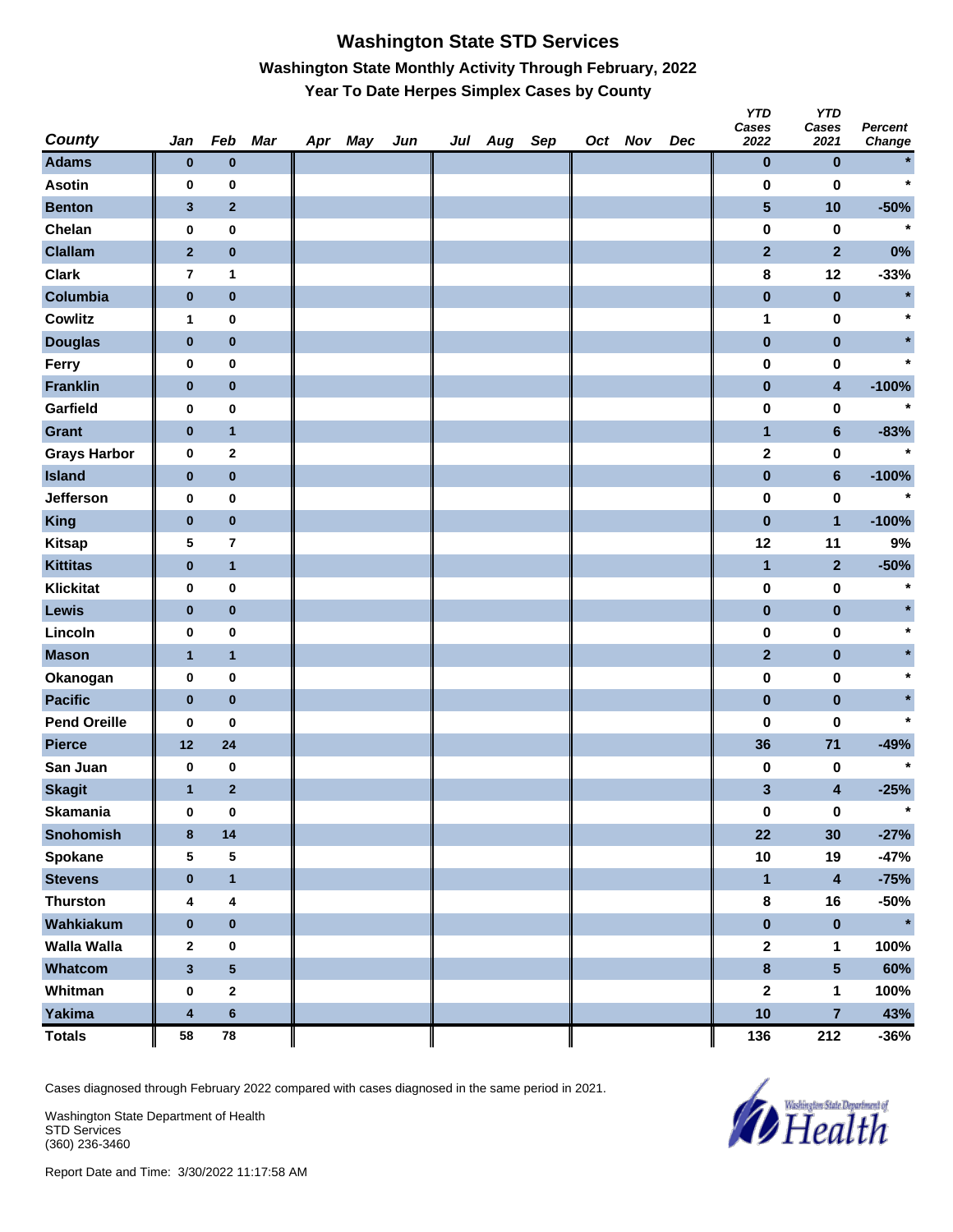#### **Washington State STD Services Washington State Monthly Activity Through February, 2022 Year To Date Syphilis Cases by County**

| <b>County</b>       | Jan                     | Feb                     | Mar | Apr May | Jun | Jul Aug | Sep | Oct Nov | Dec | YID<br>Cases<br>2022    | טוץ<br>Cases<br>2021 | <b>Percent</b><br>Change |
|---------------------|-------------------------|-------------------------|-----|---------|-----|---------|-----|---------|-----|-------------------------|----------------------|--------------------------|
| <b>Adams</b>        | $\mathbf{1}$            | $\bf{0}$                |     |         |     |         |     |         |     | 1                       | $\mathbf{1}$         | $0\%$                    |
| <b>Asotin</b>       | 0                       | $\bf{0}$                |     |         |     |         |     |         |     | $\pmb{0}$               | 0                    | $\star$                  |
| <b>Benton</b>       | $\overline{7}$          | $\mathbf{1}$            |     |         |     |         |     |         |     | $\bf{8}$                | 19                   | $-58%$                   |
| Chelan              | 2                       | $\mathbf{1}$            |     |         |     |         |     |         |     | 3                       | $\mathbf 2$          | 50%                      |
| <b>Clallam</b>      | $\bf{0}$                | $\pmb{0}$               |     |         |     |         |     |         |     | $\pmb{0}$               | 3                    | $-100%$                  |
| <b>Clark</b>        | 12                      | 12                      |     |         |     |         |     |         |     | 24                      | 30                   | $-20%$                   |
| Columbia            | $\pmb{0}$               | $\bf{0}$                |     |         |     |         |     |         |     | $\pmb{0}$               | $\pmb{0}$            | $\star$                  |
| <b>Cowlitz</b>      | 1                       | $\pmb{0}$               |     |         |     |         |     |         |     | 1                       | 3                    | $-67%$                   |
| <b>Douglas</b>      | $\mathbf{1}$            | $\bf{0}$                |     |         |     |         |     |         |     | $\blacksquare$          | $\overline{2}$       | $-50%$                   |
| Ferry               | 0                       | $\pmb{0}$               |     |         |     |         |     |         |     | $\pmb{0}$               | 1                    | $-100%$                  |
| <b>Franklin</b>     | $\mathbf{3}$            | $\mathbf{1}$            |     |         |     |         |     |         |     | 4                       | 4                    | $0\%$                    |
| Garfield            | 0                       | $\pmb{0}$               |     |         |     |         |     |         |     | $\bf{0}$                | 0                    | $\star$                  |
| <b>Grant</b>        | $\overline{7}$          | 5                       |     |         |     |         |     |         |     | 12                      | $6\phantom{1}$       | 100%                     |
| <b>Grays Harbor</b> | 1                       | $\mathbf 2$             |     |         |     |         |     |         |     | 3                       | 5                    | $-40%$                   |
| <b>Island</b>       | $\mathbf{1}$            | $\overline{\mathbf{4}}$ |     |         |     |         |     |         |     | $\overline{\mathbf{5}}$ | $\mathbf{1}$         | 400%                     |
| <b>Jefferson</b>    | 0                       | $\pmb{0}$               |     |         |     |         |     |         |     | $\bf{0}$                | $\pmb{0}$            | $\star$                  |
| King                | 117                     | 117                     |     |         |     |         |     |         |     | 234                     | 199                  | 18%                      |
| <b>Kitsap</b>       | $\overline{\mathbf{r}}$ | $\overline{\mathbf{4}}$ |     |         |     |         |     |         |     | 11                      | 8                    | 38%                      |
| <b>Kittitas</b>     | $\mathbf{1}$            | $\overline{2}$          |     |         |     |         |     |         |     | $\mathbf{3}$            | $\mathbf{1}$         | 200%                     |
| <b>Klickitat</b>    | 0                       | $\pmb{0}$               |     |         |     |         |     |         |     | $\pmb{0}$               | $\pmb{0}$            | $\star$                  |
| Lewis               | 3                       | $\overline{2}$          |     |         |     |         |     |         |     | ${\bf 5}$               | 4                    | 25%                      |
| Lincoln             | 0                       | 0                       |     |         |     |         |     |         |     | $\pmb{0}$               | 0                    | $\star$                  |
| <b>Mason</b>        | $\pmb{0}$               | $6\phantom{1}6$         |     |         |     |         |     |         |     | $6\phantom{1}$          | $\mathbf{3}$         | 100%                     |
| Okanogan            | 1                       | $\pmb{0}$               |     |         |     |         |     |         |     | 1                       | 3                    | $-67%$                   |
| <b>Pacific</b>      | $\mathbf{1}$            | $\mathbf{1}$            |     |         |     |         |     |         |     | $\overline{2}$          | $\pmb{0}$            | $\star$                  |
| <b>Pend Oreille</b> | 0                       | 1                       |     |         |     |         |     |         |     | 1                       | 1                    | 0%                       |
| <b>Pierce</b>       | 44                      | 53                      |     |         |     |         |     |         |     | 97                      | 80                   | 21%                      |
| San Juan            | 0                       | $\bf{0}$                |     |         |     |         |     |         |     | 0                       | 0                    | $\star$                  |
| <b>Skagit</b>       | $\mathbf{1}$            | $\mathbf{1}$            |     |         |     |         |     |         |     | $\mathbf{2}$            | $5\phantom{.0}$      | $-60%$                   |
| Skamania            | 0                       | $\bf{0}$                |     |         |     |         |     |         |     | $\pmb{0}$               | $\mathbf{1}$         | $-100%$                  |
| <b>Snohomish</b>    | 13                      | $26\phantom{.}$         |     |         |     |         |     |         |     | 39                      | 44                   | $-11%$                   |
| Spokane             | 10                      | 12                      |     |         |     |         |     |         |     | 22                      | 48                   | $-54%$                   |
| <b>Stevens</b>      | $\bf{0}$                | $\pmb{0}$               |     |         |     |         |     |         |     | $\pmb{0}$               | $\mathbf{1}$         | $-100%$                  |
| <b>Thurston</b>     | 9                       | 12                      |     |         |     |         |     |         |     | 21                      | 17                   | 24%                      |
| Wahkiakum           | $\pmb{0}$               | $\pmb{0}$               |     |         |     |         |     |         |     | $\pmb{0}$               | $\pmb{0}$            | $\star$                  |
| <b>Walla Walla</b>  | $\mathbf 2$             | $\mathbf 3$             |     |         |     |         |     |         |     | ${\bf 5}$               | $\pmb{0}$            | $\star$                  |
| Whatcom             | $\mathbf 2$             | $\overline{\mathbf{4}}$ |     |         |     |         |     |         |     | $\bf 6$                 | $\pmb{8}$            | $-25%$                   |
| Whitman             | $\pmb{0}$               | $\mathbf{1}$            |     |         |     |         |     |         |     | 1                       | $\pmb{0}$            | $\star$                  |
| Yakima              | 22                      | 23                      |     |         |     |         |     |         |     | 45                      | 16                   | 181%                     |
| <b>Totals</b>       | 269                     | 294                     |     |         |     |         |     |         |     | 563                     | 516                  | 9%                       |

Cases diagnosed through February 2022 compared with cases diagnosed in the same period in 2021.

Washington State Department of Health STD Services (360) 236-3460



*Y* 

*YTD*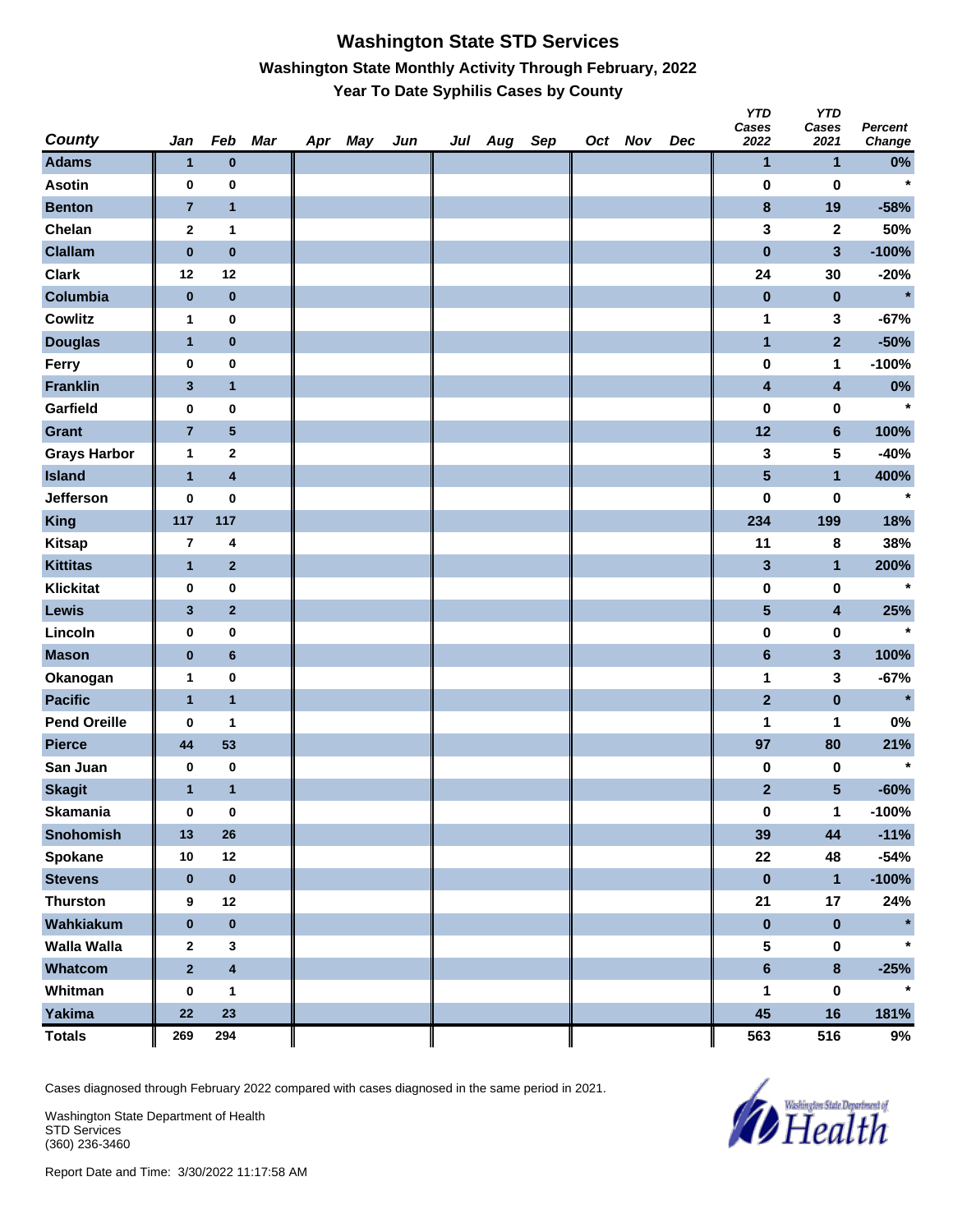# **Washington State STD Services Washington State Monthly Activity Through February, 2022 Year To Date Syphilis-P&S Cases by County**

| <b>County</b>       | Jan                     | Feb              | Mar | Apr May | Jun | Jul Aug Sep |  | Oct Nov | Dec | <b>YTD</b><br>Cases<br>2022 | <b>YTD</b><br>Cases<br>2021 | <b>Percent</b><br>Change |
|---------------------|-------------------------|------------------|-----|---------|-----|-------------|--|---------|-----|-----------------------------|-----------------------------|--------------------------|
| <b>Adams</b>        | $\mathbf{1}$            | $\bf{0}$         |     |         |     |             |  |         |     | $\mathbf{1}$                | $\bf{0}$                    | $\star$                  |
| <b>Asotin</b>       | 0                       | $\pmb{0}$        |     |         |     |             |  |         |     | $\bf{0}$                    | $\bf{0}$                    | $\star$                  |
| <b>Benton</b>       | 5                       | $\mathbf{1}$     |     |         |     |             |  |         |     | $\bf 6$                     | $6\phantom{a}$              | 0%                       |
| Chelan              | $\mathbf{2}$            | $\pmb{0}$        |     |         |     |             |  |         |     | $\mathbf 2$                 | $\mathbf 2$                 | $0\%$                    |
| <b>Clallam</b>      | $\pmb{0}$               | $\pmb{0}$        |     |         |     |             |  |         |     | $\pmb{0}$                   | $\mathbf{1}$                | $-100%$                  |
| <b>Clark</b>        | 6                       | 3                |     |         |     |             |  |         |     | 9                           | 9                           | $0\%$                    |
| Columbia            | $\pmb{0}$               | $\pmb{0}$        |     |         |     |             |  |         |     | $\pmb{0}$                   | $\pmb{0}$                   | $\star$                  |
| <b>Cowlitz</b>      | 0                       | $\bf{0}$         |     |         |     |             |  |         |     | $\pmb{0}$                   | 1                           | $-100%$                  |
| <b>Douglas</b>      | $\pmb{0}$               | $\pmb{0}$        |     |         |     |             |  |         |     | $\pmb{0}$                   | $\pmb{0}$                   | $\star$                  |
| Ferry               | 0                       | $\pmb{0}$        |     |         |     |             |  |         |     | $\pmb{0}$                   | $\pmb{0}$                   | $\ast$                   |
| <b>Franklin</b>     | $\pmb{0}$               | $\mathbf{1}$     |     |         |     |             |  |         |     | $\mathbf{1}$                | $\pmb{0}$                   |                          |
| Garfield            | 0                       | $\pmb{0}$        |     |         |     |             |  |         |     | $\pmb{0}$                   | 0                           | $\star$                  |
| <b>Grant</b>        | $\sqrt{5}$              | $\mathbf{3}$     |     |         |     |             |  |         |     | $\bf8$                      | $\pmb{0}$                   |                          |
| <b>Grays Harbor</b> | $\pmb{0}$               | 1                |     |         |     |             |  |         |     | 1                           | $\mathbf 2$                 | $-50%$                   |
| <b>Island</b>       | $\mathbf{1}$            | $\mathbf 2$      |     |         |     |             |  |         |     | $\mathbf{3}$                | $\mathbf{1}$                | 200%                     |
| Jefferson           | 0                       | $\bf{0}$         |     |         |     |             |  |         |     | 0                           | 0                           | $\star$                  |
| <b>King</b>         | 53                      | 39               |     |         |     |             |  |         |     | 92                          | 82                          | 12%                      |
| <b>Kitsap</b>       | $\mathbf{2}$            | $\mathbf{2}$     |     |         |     |             |  |         |     | 4                           | $\mathbf{2}$                | 100%                     |
| <b>Kittitas</b>     | $\pmb{0}$               | $\pmb{0}$        |     |         |     |             |  |         |     | $\pmb{0}$                   | $\mathbf{1}$                | $-100%$                  |
| <b>Klickitat</b>    | $\pmb{0}$               | $\pmb{0}$        |     |         |     |             |  |         |     | $\pmb{0}$                   | $\pmb{0}$                   | $\star$                  |
| <b>Lewis</b>        | $\bf{0}$                | $\mathbf{1}$     |     |         |     |             |  |         |     | $\mathbf{1}$                | $\overline{2}$              | $-50%$                   |
| Lincoln             | 0                       | $\pmb{0}$        |     |         |     |             |  |         |     | $\pmb{0}$                   | $\pmb{0}$                   | $\star$                  |
| <b>Mason</b>        | $\bf{0}$                | $\mathbf{1}$     |     |         |     |             |  |         |     | $\mathbf{1}$                | $\pmb{0}$                   |                          |
| Okanogan            | $\mathbf{1}$            | $\pmb{0}$        |     |         |     |             |  |         |     | 1                           | $\pmb{0}$                   | $\star$                  |
| <b>Pacific</b>      | $\mathbf{1}$            | $\mathbf{1}$     |     |         |     |             |  |         |     | $\overline{2}$              | $\pmb{0}$                   |                          |
| <b>Pend Oreille</b> | 0                       | 1                |     |         |     |             |  |         |     | 1                           | 1                           | $0\%$                    |
| <b>Pierce</b>       | 21                      | 26               |     |         |     |             |  |         |     | 47                          | 34                          | 38%                      |
| San Juan            | 0                       | $\pmb{0}$        |     |         |     |             |  |         |     | 0                           | 0                           | $\star$                  |
| <b>Skagit</b>       | $\bf{0}$                | $\mathbf{1}$     |     |         |     |             |  |         |     | 1                           | 3                           | $-67%$                   |
| <b>Skamania</b>     | $\bf{0}$                | $\pmb{0}$        |     |         |     |             |  |         |     | $\pmb{0}$                   | $\pmb{0}$                   | $\star$                  |
| Snohomish           | $\overline{2}$          | $\overline{7}$   |     |         |     |             |  |         |     | $\boldsymbol{9}$            | 12                          | $-25%$                   |
| Spokane             | $\overline{7}$          | $\pmb{8}$        |     |         |     |             |  |         |     | 15                          | 19                          | $-21%$                   |
| <b>Stevens</b>      | $\pmb{0}$               | $\pmb{0}$        |     |         |     |             |  |         |     | $\pmb{0}$                   | $\pmb{0}$                   | $\star$                  |
| <b>Thurston</b>     | $\overline{\mathbf{r}}$ | $\pmb{8}$        |     |         |     |             |  |         |     | 15                          | 13                          | 15%                      |
| Wahkiakum           | $\pmb{0}$               | $\pmb{0}$        |     |         |     |             |  |         |     | $\pmb{0}$                   | $\pmb{0}$                   |                          |
| Walla Walla         | 1                       | $\boldsymbol{2}$ |     |         |     |             |  |         |     | 3                           | $\pmb{0}$                   | $\star$                  |
| Whatcom             | $\overline{\mathbf{2}}$ | $\mathbf{3}$     |     |         |     |             |  |         |     | $5\phantom{a}$              | $5\phantom{.0}$             | $0\%$                    |
| Whitman             | $\pmb{0}$               | $\pmb{0}$        |     |         |     |             |  |         |     | $\pmb{0}$                   | $\pmb{0}$                   | $\star$                  |
| <b>Yakima</b>       | 11                      | 11               |     |         |     |             |  |         |     | 22                          | $\bf{8}$                    | 175%                     |
| <b>Totals</b>       | 128                     | 122              |     |         |     |             |  |         |     | 250                         | 204                         | 23%                      |

Cases diagnosed through February 2022 compared with cases diagnosed in the same period in 2021.

Washington State Department of Health STD Services (360) 236-3460

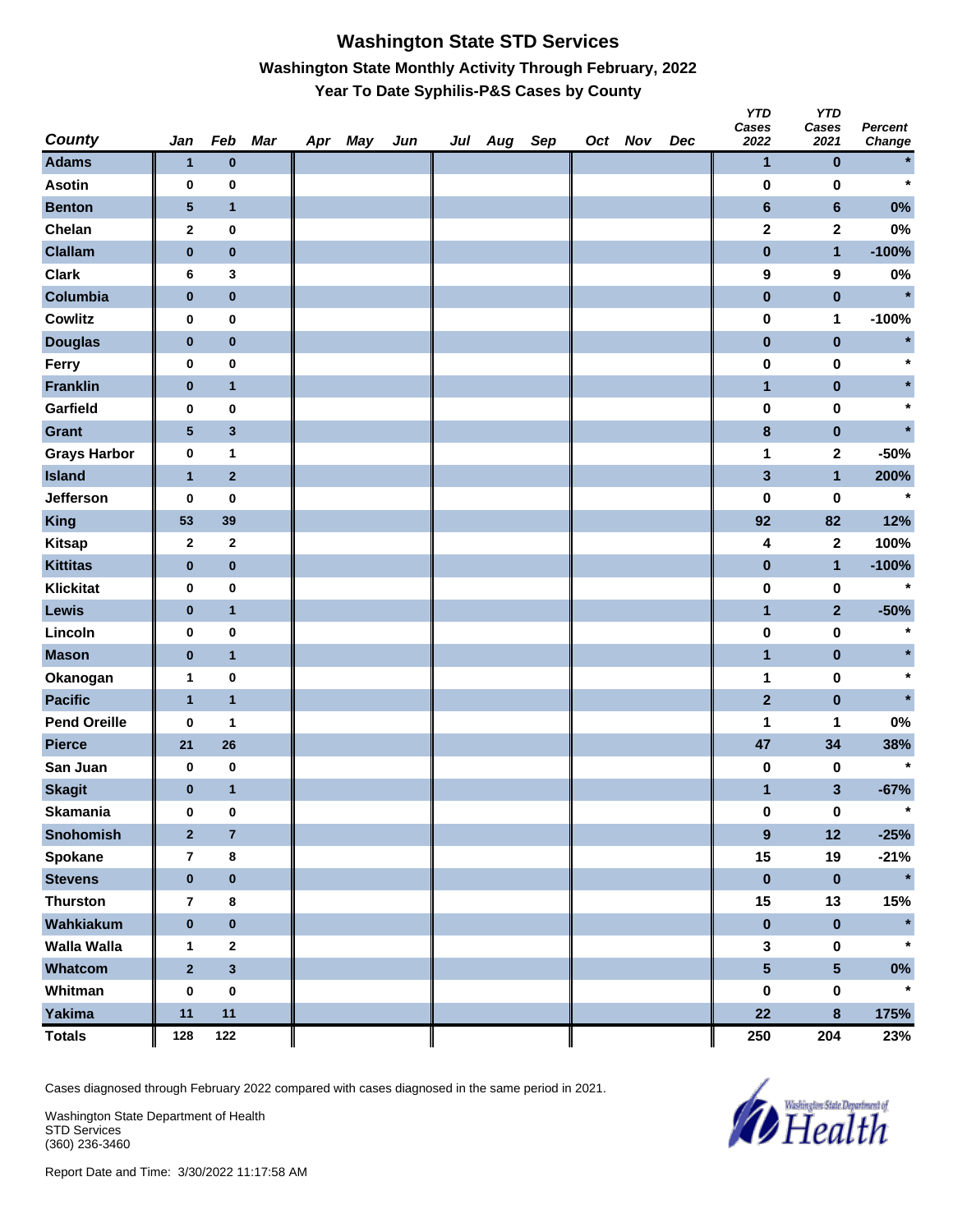# **Washington State STD Services Washington State Monthly Activity Through February, 2022 Year To Date Syphilis-EL Cases by County**

| <b>County</b>       | Jan              | Feb                     | Mar | Apr May | Jun | Jul Aug Sep |  | Oct Nov | Dec | <b>YTD</b><br>Cases<br>2022 | <b>YTD</b><br>Cases<br>2021 | <b>Percent</b><br>Change |
|---------------------|------------------|-------------------------|-----|---------|-----|-------------|--|---------|-----|-----------------------------|-----------------------------|--------------------------|
| <b>Adams</b>        | $\bf{0}$         | $\bf{0}$                |     |         |     |             |  |         |     | $\pmb{0}$                   | $\bf{0}$                    |                          |
| <b>Asotin</b>       | $\bf{0}$         | $\pmb{0}$               |     |         |     |             |  |         |     | 0                           | 0                           | $\star$                  |
| <b>Benton</b>       | $\pmb{0}$        | $\pmb{0}$               |     |         |     |             |  |         |     | $\pmb{0}$                   | $\pmb{8}$                   | $-100%$                  |
| Chelan              | $\bf{0}$         | $\pmb{0}$               |     |         |     |             |  |         |     | $\pmb{0}$                   | $\pmb{0}$                   | $\star$                  |
| <b>Clallam</b>      | $\pmb{0}$        | $\pmb{0}$               |     |         |     |             |  |         |     | $\pmb{0}$                   | $\mathbf{1}$                | $-100%$                  |
| <b>Clark</b>        | 3                | 4                       |     |         |     |             |  |         |     | $\overline{\mathbf{r}}$     | 10                          | $-30%$                   |
| Columbia            | $\pmb{0}$        | $\pmb{0}$               |     |         |     |             |  |         |     | $\pmb{0}$                   | $\pmb{0}$                   | $\star$                  |
| Cowlitz             | 1                | $\bf{0}$                |     |         |     |             |  |         |     | 1                           | 1                           | $0\%$                    |
| <b>Douglas</b>      | $\pmb{0}$        | $\pmb{0}$               |     |         |     |             |  |         |     | $\pmb{0}$                   | $\pmb{0}$                   | $\star$                  |
| Ferry               | 0                | $\pmb{0}$               |     |         |     |             |  |         |     | 0                           | $\pmb{0}$                   |                          |
| <b>Franklin</b>     | $\mathbf{1}$     | $\pmb{0}$               |     |         |     |             |  |         |     | $\mathbf{1}$                | $\pmb{0}$                   |                          |
| Garfield            | $\bf{0}$         | $\pmb{0}$               |     |         |     |             |  |         |     | $\pmb{0}$                   | 0                           | $\star$                  |
| <b>Grant</b>        | $\mathbf{1}$     | $\mathbf{2}$            |     |         |     |             |  |         |     | $\mathbf{3}$                | $\mathbf{2}$                | 50%                      |
| <b>Grays Harbor</b> | $\mathbf{1}$     | $\pmb{0}$               |     |         |     |             |  |         |     | 1                           | 1                           | 0%                       |
| <b>Island</b>       | $\pmb{0}$        | $\overline{2}$          |     |         |     |             |  |         |     | $\overline{2}$              | $\pmb{0}$                   | $\star$                  |
| Jefferson           | 0                | 0                       |     |         |     |             |  |         |     | $\pmb{0}$                   | $\pmb{0}$                   | $\star$                  |
| <b>King</b>         | 34               | 48                      |     |         |     |             |  |         |     | 82                          | 67                          | 22%                      |
| <b>Kitsap</b>       | $\mathbf{2}$     | 1                       |     |         |     |             |  |         |     | 3                           | $\mathbf{2}$                | 50%                      |
| <b>Kittitas</b>     | 1                | $\pmb{0}$               |     |         |     |             |  |         |     | $\mathbf{1}$                | $\pmb{0}$                   | $\star$                  |
| <b>Klickitat</b>    | $\pmb{0}$        | $\pmb{0}$               |     |         |     |             |  |         |     | $\pmb{0}$                   | $\pmb{0}$                   | $\star$                  |
| Lewis               | $\mathbf{1}$     | $\pmb{0}$               |     |         |     |             |  |         |     | $\mathbf{1}$                | $\pmb{0}$                   |                          |
| Lincoln             | $\bf{0}$         | $\pmb{0}$               |     |         |     |             |  |         |     | $\pmb{0}$                   | 0                           |                          |
| <b>Mason</b>        | $\pmb{0}$        | $\pmb{0}$               |     |         |     |             |  |         |     | $\pmb{0}$                   | $\pmb{0}$                   |                          |
| Okanogan            | $\bf{0}$         | $\pmb{0}$               |     |         |     |             |  |         |     | $\pmb{0}$                   | 1                           | $-100%$                  |
| <b>Pacific</b>      | $\pmb{0}$        | $\pmb{0}$               |     |         |     |             |  |         |     | $\pmb{0}$                   | $\pmb{0}$                   | $\star$                  |
| <b>Pend Oreille</b> | 0                | 0                       |     |         |     |             |  |         |     | 0                           | 0                           | $\star$                  |
| <b>Pierce</b>       | $\boldsymbol{9}$ | 11                      |     |         |     |             |  |         |     | 20                          | 12                          | 67%                      |
| San Juan            | 0                | $\pmb{0}$               |     |         |     |             |  |         |     | 0                           | 0                           |                          |
| <b>Skagit</b>       | $\bf{0}$         | $\bf{0}$                |     |         |     |             |  |         |     | $\pmb{0}$                   | $\pmb{0}$                   | $\star$                  |
| <b>Skamania</b>     | $\bf{0}$         | $\pmb{0}$               |     |         |     |             |  |         |     | $\pmb{0}$                   | $\mathbf 1$                 | $-100%$                  |
| <b>Snohomish</b>    | $\sqrt{5}$       | 11                      |     |         |     |             |  |         |     | 16                          | 14                          | 14%                      |
| Spokane             | 3                | $\mathbf 2$             |     |         |     |             |  |         |     | 5                           | 18                          | $-72%$                   |
| <b>Stevens</b>      | $\pmb{0}$        | $\pmb{0}$               |     |         |     |             |  |         |     | $\pmb{0}$                   | $\pmb{0}$                   | $\star$                  |
| <b>Thurston</b>     | $\mathbf{1}$     | 3                       |     |         |     |             |  |         |     | 4                           | 1                           | 300%                     |
| Wahkiakum           | $\pmb{0}$        | $\pmb{0}$               |     |         |     |             |  |         |     | $\pmb{0}$                   | $\pmb{0}$                   |                          |
| Walla Walla         | 1                | 1                       |     |         |     |             |  |         |     | $\mathbf 2$                 | $\pmb{0}$                   |                          |
| Whatcom             | $\pmb{0}$        | $\mathbf{1}$            |     |         |     |             |  |         |     | $\blacksquare$              | $\mathbf{1}$                | $0\%$                    |
| Whitman             | $\bf{0}$         | $\mathbf{1}$            |     |         |     |             |  |         |     | 1                           | $\pmb{0}$                   | $\star$                  |
| <b>Yakima</b>       | ${\bf 5}$        | $\overline{\mathbf{7}}$ |     |         |     |             |  |         |     | 12                          | $5\phantom{.0}$             | 140%                     |
| <b>Totals</b>       | 69               | 94                      |     |         |     |             |  |         |     | 163                         | 145                         | 12%                      |

Cases diagnosed through February 2022 compared with cases diagnosed in the same period in 2021.

Washington State Department of Health STD Services (360) 236-3460

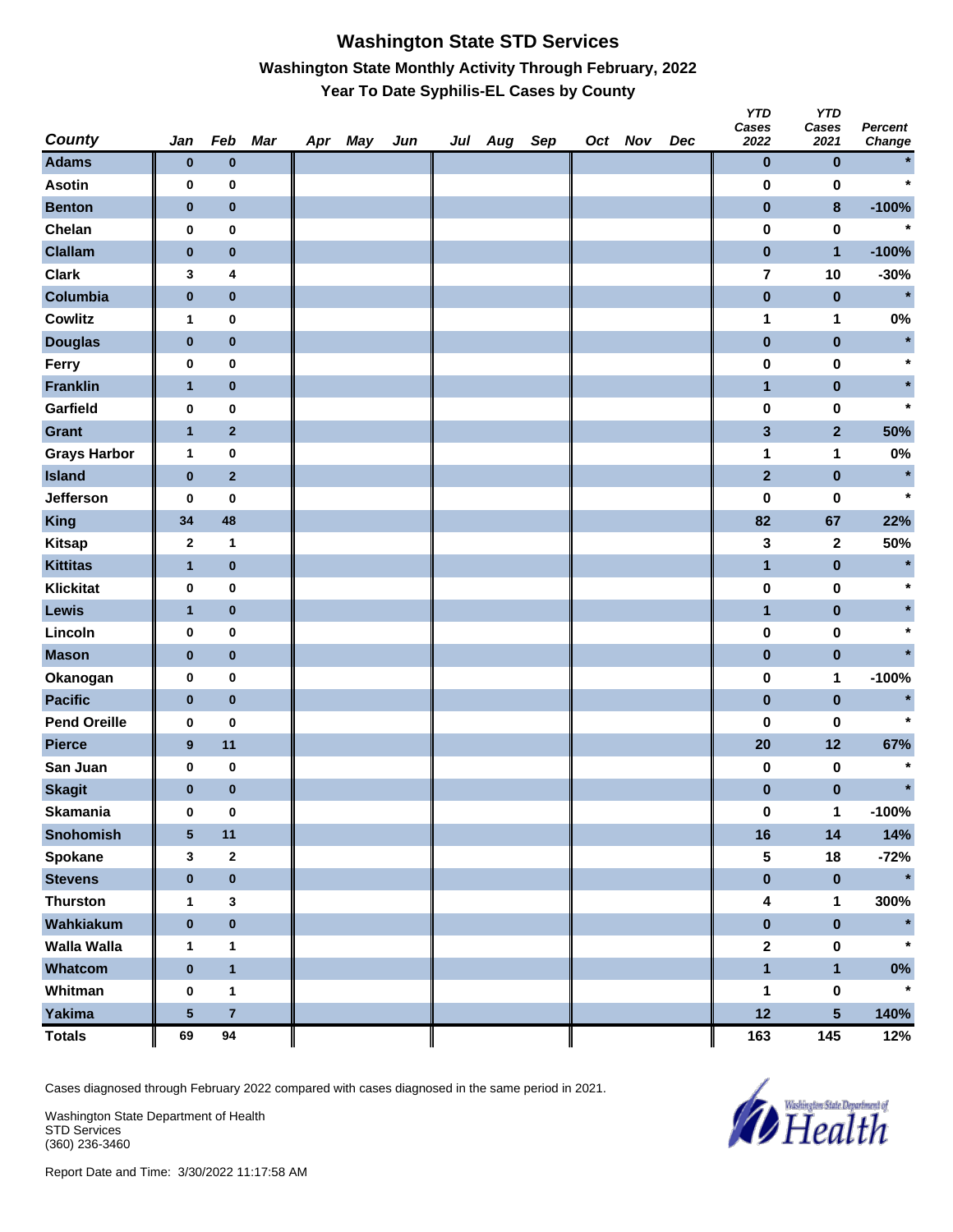#### **Washington State STD Services Washington State Monthly Activity Through February, 2022 Year To Date Syphilis-L/LL Cases by County**

| <b>County</b>       | Jan            | Feb                     | Mar | Apr May | Jun | Jul Aug Sep |  | Oct Nov | Dec | <b>YTD</b><br>Cases<br>2022 | <b>YTD</b><br>Cases<br>2021 | <b>Percent</b><br>Change |
|---------------------|----------------|-------------------------|-----|---------|-----|-------------|--|---------|-----|-----------------------------|-----------------------------|--------------------------|
| <b>Adams</b>        | $\bf{0}$       | $\bf{0}$                |     |         |     |             |  |         |     | 0                           | 1                           | $-100%$                  |
| <b>Asotin</b>       | $\pmb{0}$      | $\pmb{0}$               |     |         |     |             |  |         |     | 0                           | $\bf{0}$                    | $\star$                  |
| <b>Benton</b>       | $\mathbf{2}$   | $\pmb{0}$               |     |         |     |             |  |         |     | $\mathbf{2}$                | 5                           | $-60%$                   |
| Chelan              | $\pmb{0}$      | 1                       |     |         |     |             |  |         |     | 1                           | $\bf{0}$                    | $\star$                  |
| <b>Clallam</b>      | $\bf{0}$       | $\pmb{0}$               |     |         |     |             |  |         |     | $\bf{0}$                    | $\mathbf{1}$                | $-100%$                  |
| <b>Clark</b>        | 3              | 5                       |     |         |     |             |  |         |     | 8                           | 11                          | $-27%$                   |
| Columbia            | $\pmb{0}$      | $\pmb{0}$               |     |         |     |             |  |         |     | $\pmb{0}$                   | $\bf{0}$                    | $\star$                  |
| <b>Cowlitz</b>      | 0              | $\mathbf 0$             |     |         |     |             |  |         |     | $\pmb{0}$                   | 1                           | $-100%$                  |
| <b>Douglas</b>      | $\mathbf{1}$   | $\bf{0}$                |     |         |     |             |  |         |     | 1                           | $\mathbf{2}$                | $-50%$                   |
| Ferry               | 0              | $\pmb{0}$               |     |         |     |             |  |         |     | $\pmb{0}$                   | 1                           | $-100%$                  |
| <b>Franklin</b>     | $\mathbf{2}$   | $\pmb{0}$               |     |         |     |             |  |         |     | $\mathbf{2}$                | 3                           | $-33%$                   |
| Garfield            | $\pmb{0}$      | $\pmb{0}$               |     |         |     |             |  |         |     | 0                           | 0                           | $\star$                  |
| <b>Grant</b>        | $\mathbf{1}$   | $\pmb{0}$               |     |         |     |             |  |         |     | $\mathbf{1}$                | 4                           | $-75%$                   |
| <b>Grays Harbor</b> | $\pmb{0}$      | 1                       |     |         |     |             |  |         |     | 1                           | 1                           | 0%                       |
| <b>Island</b>       | $\pmb{0}$      | $\pmb{0}$               |     |         |     |             |  |         |     | $\pmb{0}$                   | $\pmb{0}$                   | $\star$                  |
| <b>Jefferson</b>    | 0              | 0                       |     |         |     |             |  |         |     | 0                           | 0                           | $\star$                  |
| <b>King</b>         | 30             | 29                      |     |         |     |             |  |         |     | 59                          | 50                          | 18%                      |
| <b>Kitsap</b>       | 3              | 1                       |     |         |     |             |  |         |     | 4                           | 4                           | 0%                       |
| <b>Kittitas</b>     | $\pmb{0}$      | $\mathbf 2$             |     |         |     |             |  |         |     | $\mathbf{2}$                | 0                           | $\star$                  |
| <b>Klickitat</b>    | $\pmb{0}$      | $\pmb{0}$               |     |         |     |             |  |         |     | $\pmb{0}$                   | $\pmb{0}$                   | $\star$                  |
| <b>Lewis</b>        | $\mathbf{2}$   | $\mathbf{1}$            |     |         |     |             |  |         |     | 3                           | $\overline{\mathbf{2}}$     | 50%                      |
| Lincoln             | $\pmb{0}$      | $\pmb{0}$               |     |         |     |             |  |         |     | 0                           | $\bf{0}$                    | $\star$                  |
| <b>Mason</b>        | $\bf{0}$       | $\overline{\mathbf{5}}$ |     |         |     |             |  |         |     | 5                           | 3                           | 67%                      |
| Okanogan            | $\pmb{0}$      | $\pmb{0}$               |     |         |     |             |  |         |     | $\pmb{0}$                   | 2                           | $-100%$                  |
| <b>Pacific</b>      | $\bf{0}$       | $\pmb{0}$               |     |         |     |             |  |         |     | $\pmb{0}$                   | $\pmb{0}$                   | $\star$                  |
| <b>Pend Oreille</b> | 0              | 0                       |     |         |     |             |  |         |     | 0                           | 0                           | $\star$                  |
| <b>Pierce</b>       | 13             | 14                      |     |         |     |             |  |         |     | 27                          | 32                          | $-16%$                   |
| San Juan            | 0              | $\pmb{0}$               |     |         |     |             |  |         |     | $\bf{0}$                    | 0                           | $\star$                  |
| <b>Skagit</b>       | $\mathbf{1}$   | $\pmb{0}$               |     |         |     |             |  |         |     | 1                           | $\overline{\mathbf{2}}$     | $-50%$                   |
| <b>Skamania</b>     | $\pmb{0}$      | $\mathbf 0$             |     |         |     |             |  |         |     | $\pmb{0}$                   | $\pmb{0}$                   | $\star$                  |
| <b>Snohomish</b>    | $6\phantom{1}$ | 8                       |     |         |     |             |  |         |     | 14                          | 18                          | $-22%$                   |
| Spokane             | $\pmb{0}$      | $\mathbf 2$             |     |         |     |             |  |         |     | 2                           | $10$                        | $-80%$                   |
| <b>Stevens</b>      | $\bf{0}$       | $\pmb{0}$               |     |         |     |             |  |         |     | $\mathbf 0$                 | $\mathbf{1}$                | $-100%$                  |
| <b>Thurston</b>     | $\mathbf{1}$   | 1                       |     |         |     |             |  |         |     | $\mathbf{2}$                | 3                           | $-33%$                   |
| Wahkiakum           | $\pmb{0}$      | $\pmb{0}$               |     |         |     |             |  |         |     | $\pmb{0}$                   | $\pmb{0}$                   | $\star$                  |
| <b>Walla Walla</b>  | 0              | 0                       |     |         |     |             |  |         |     | 0                           | $\pmb{0}$                   |                          |
| Whatcom             | $\pmb{0}$      | $\pmb{0}$               |     |         |     |             |  |         |     | $\bf{0}$                    | $\overline{\mathbf{2}}$     | $-100%$                  |
| Whitman             | $\pmb{0}$      | $\pmb{0}$               |     |         |     |             |  |         |     | $\pmb{0}$                   | $\pmb{0}$                   | $\star$                  |
| <b>Yakima</b>       | $\bf 6$        | $\overline{\mathbf{5}}$ |     |         |     |             |  |         |     | 11                          | 3                           | 267%                     |
| <b>Totals</b>       | $\bf 71$       | ${\bf 75}$              |     |         |     |             |  |         |     | 146                         | 162                         | $-10%$                   |

Cases diagnosed through February 2022 compared with cases diagnosed in the same period in 2021.

Washington State Department of Health STD Services (360) 236-3460